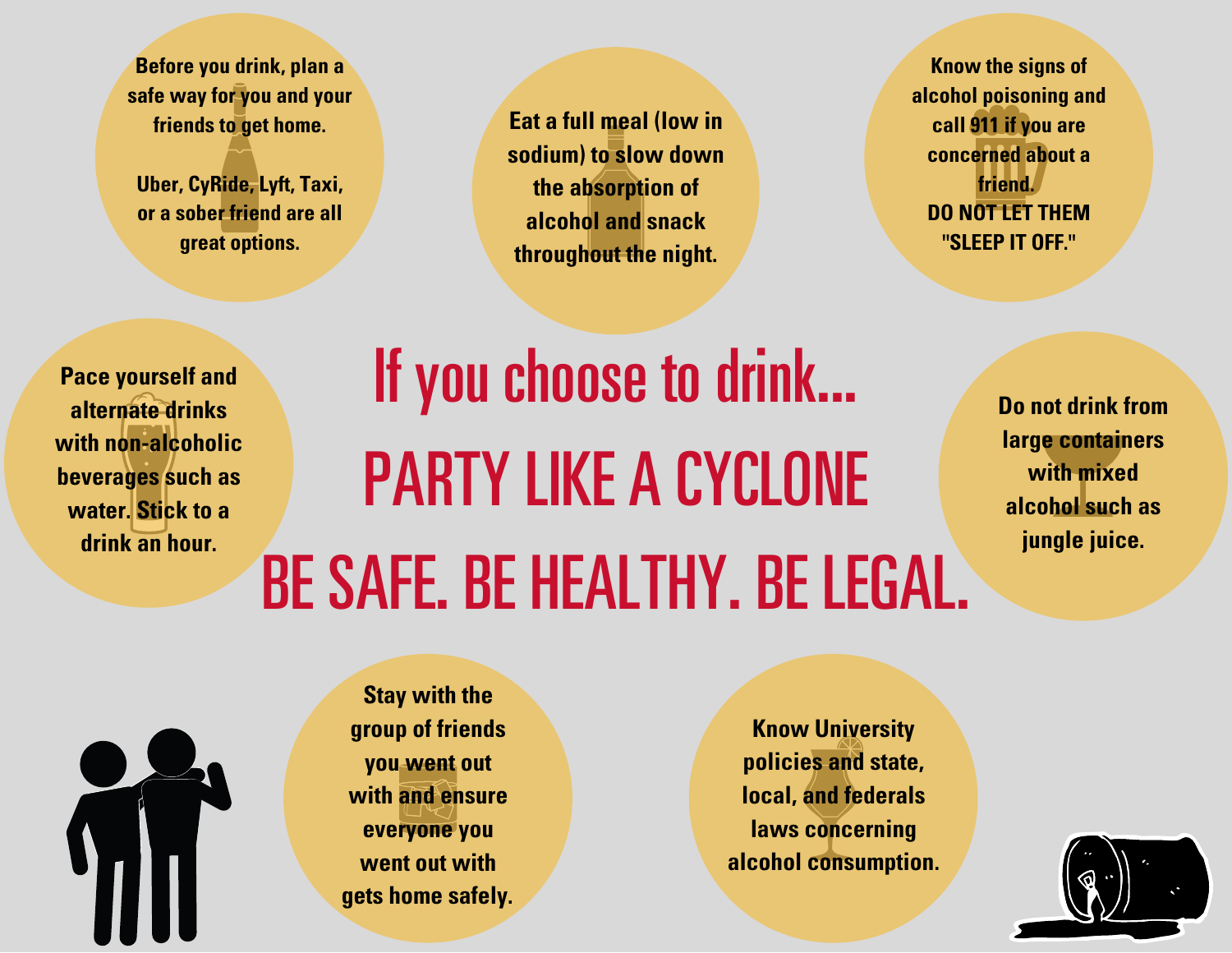#### If you choose to drink...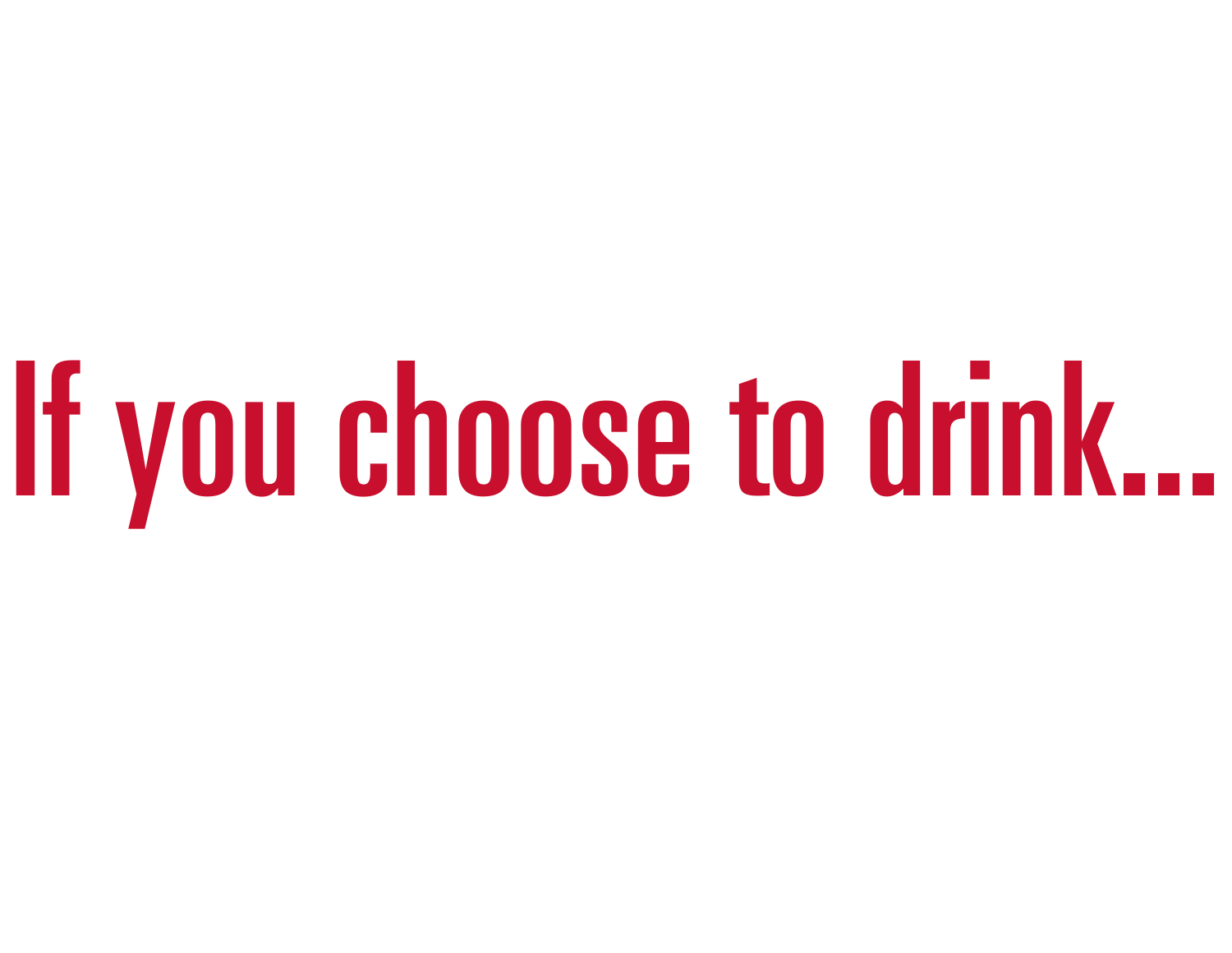

# A CYCLONE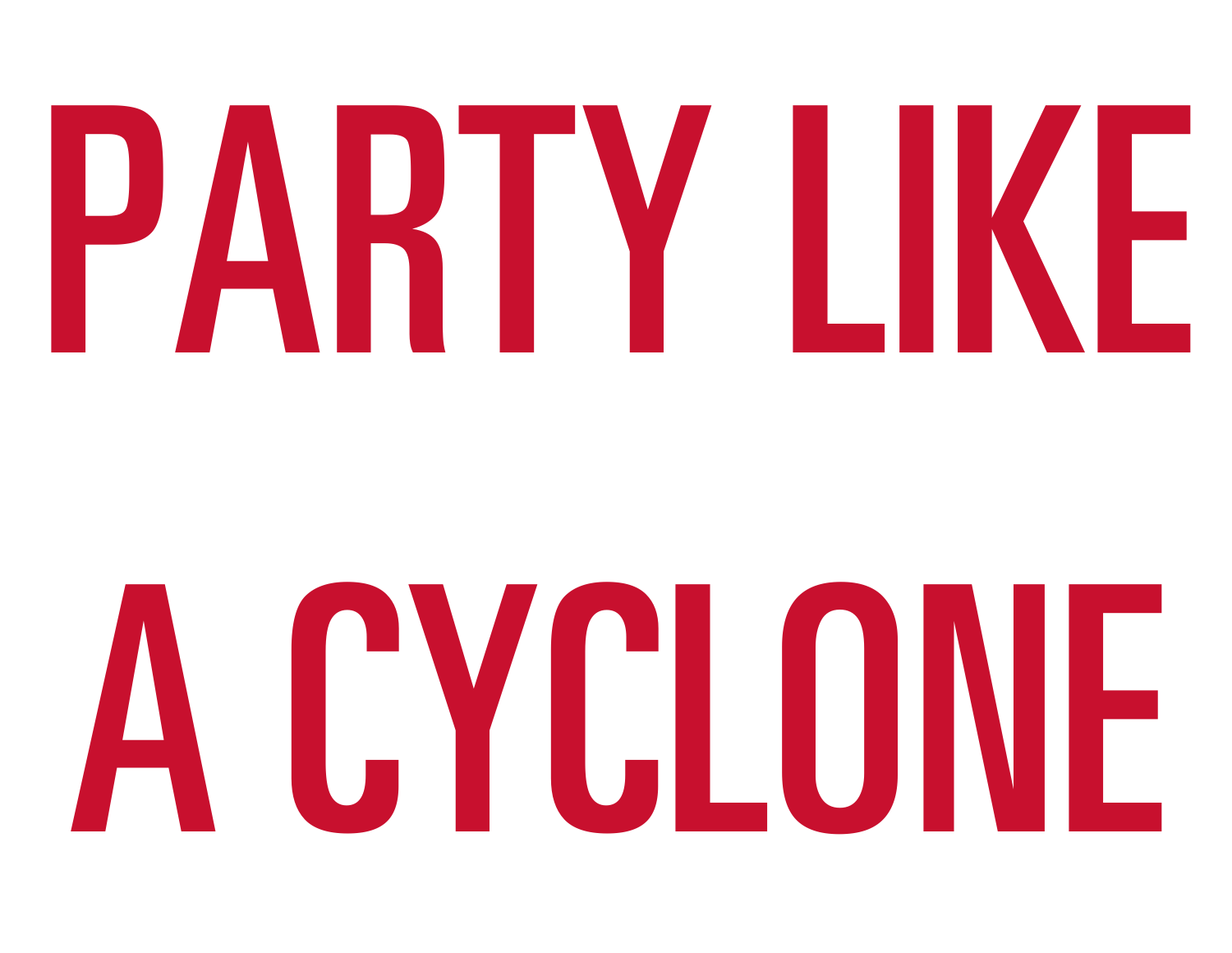## BE SAFE.

### BE HEALTHY.

### BE LEGAL.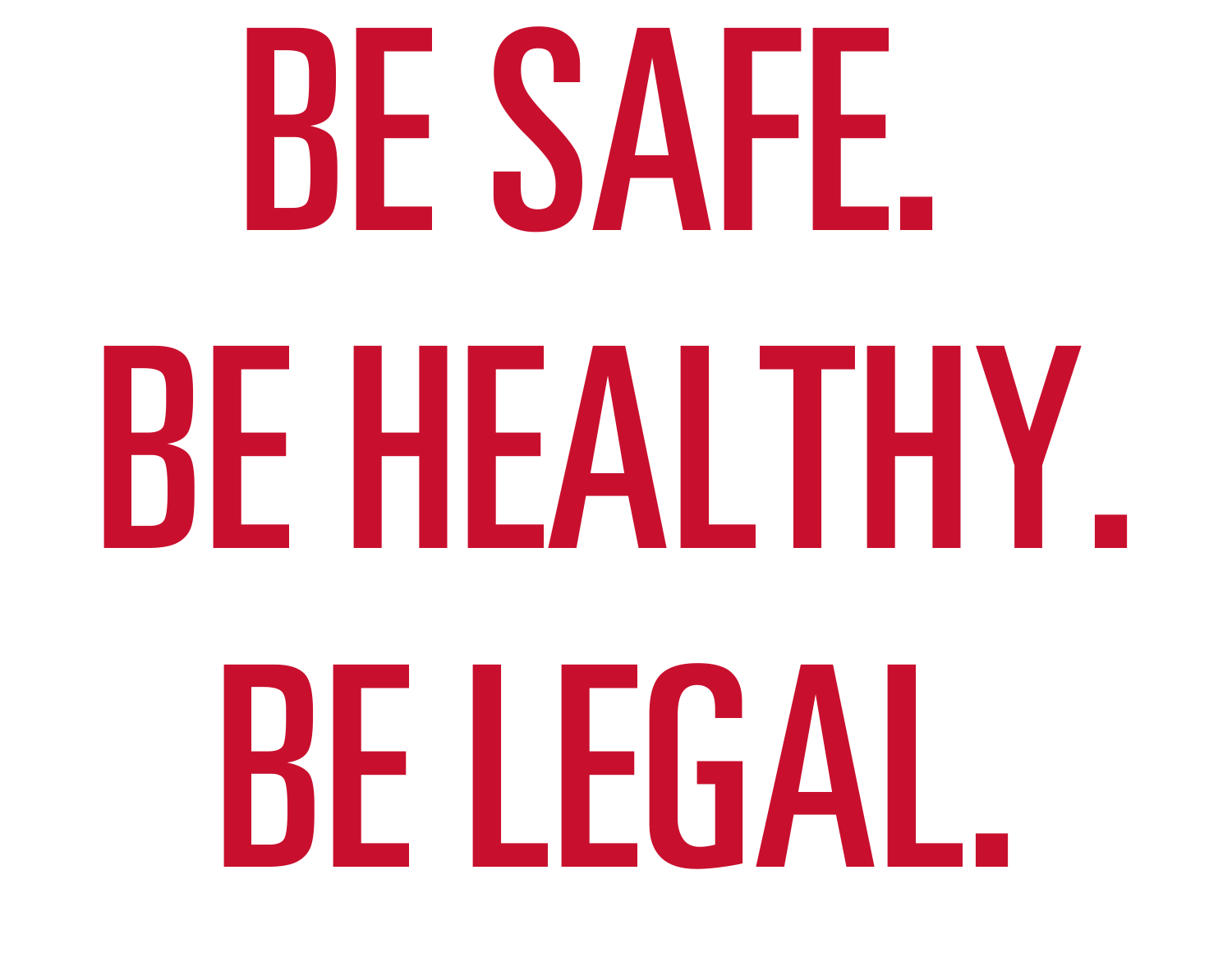**Before you drink, plan a safe way for you and your friends to get home.**

**Uber, CyRide, Lyft, Taxi, or a sober friend are all great options.**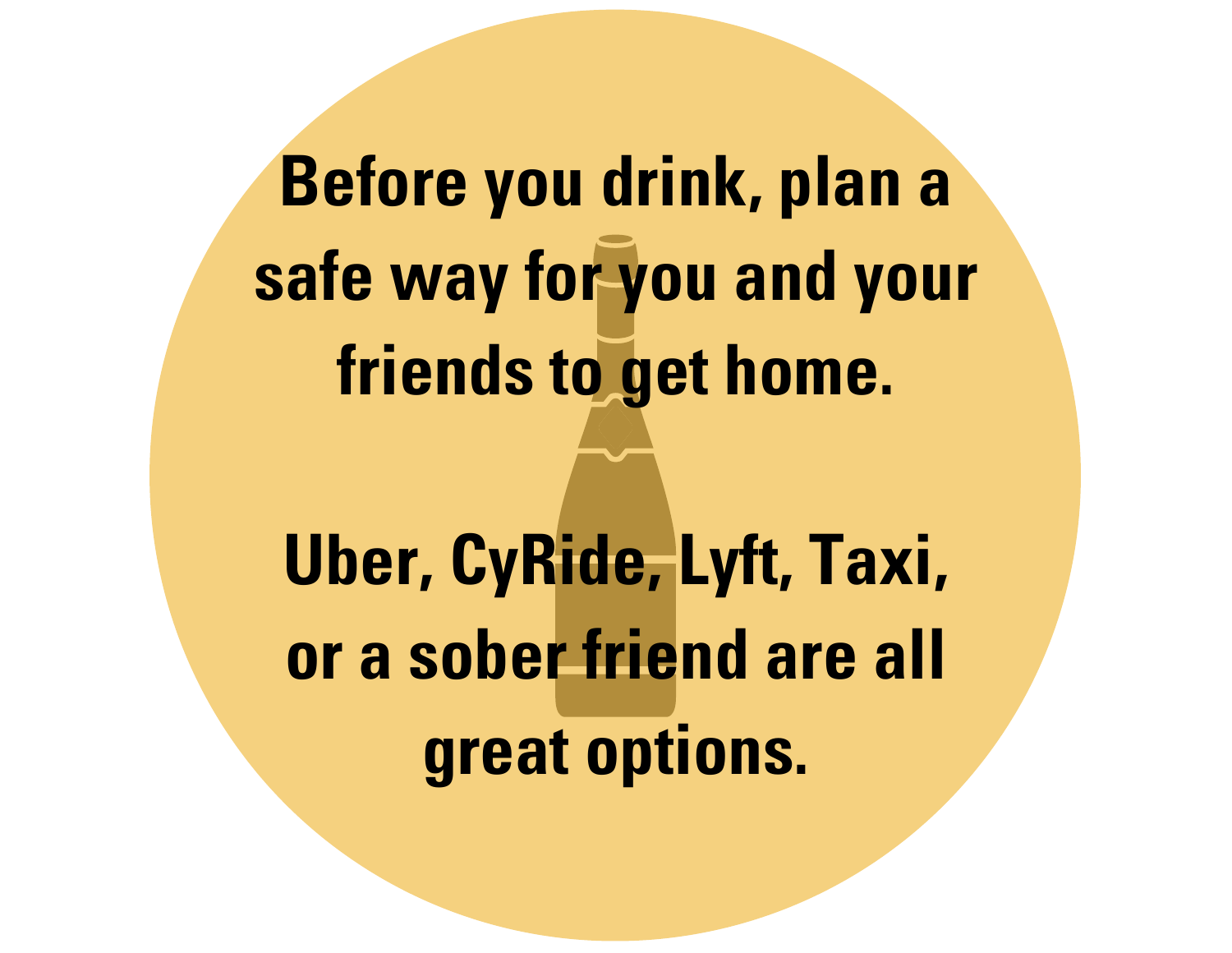**Eat a full meal (low in sodium) to slow down the absorption of alcohol and snack throughout the night.**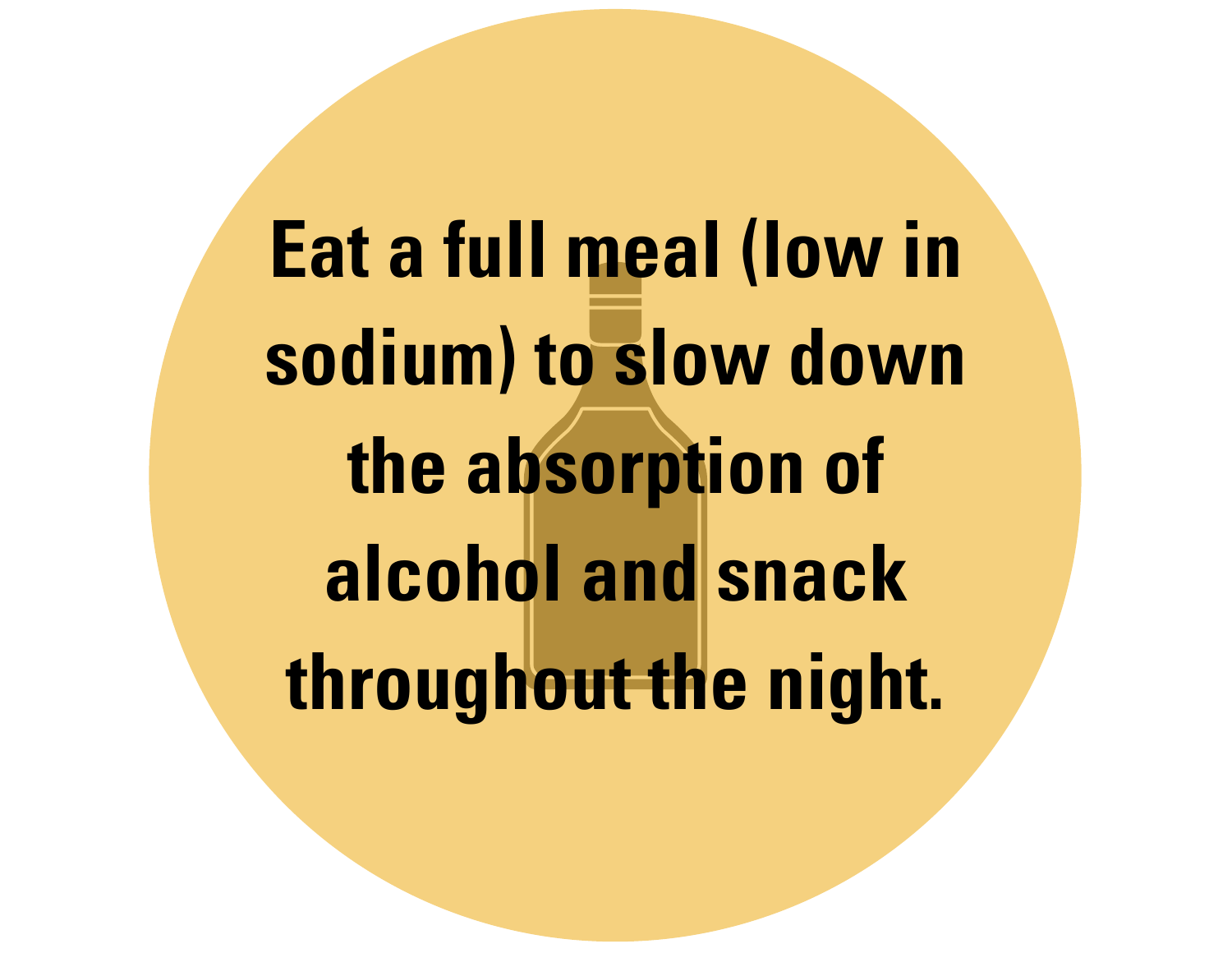**Know the signs of alcohol poisoning and call 911 if you are concerned about a friend. DO NOT LET THEM "SLEEP IT OFF. "**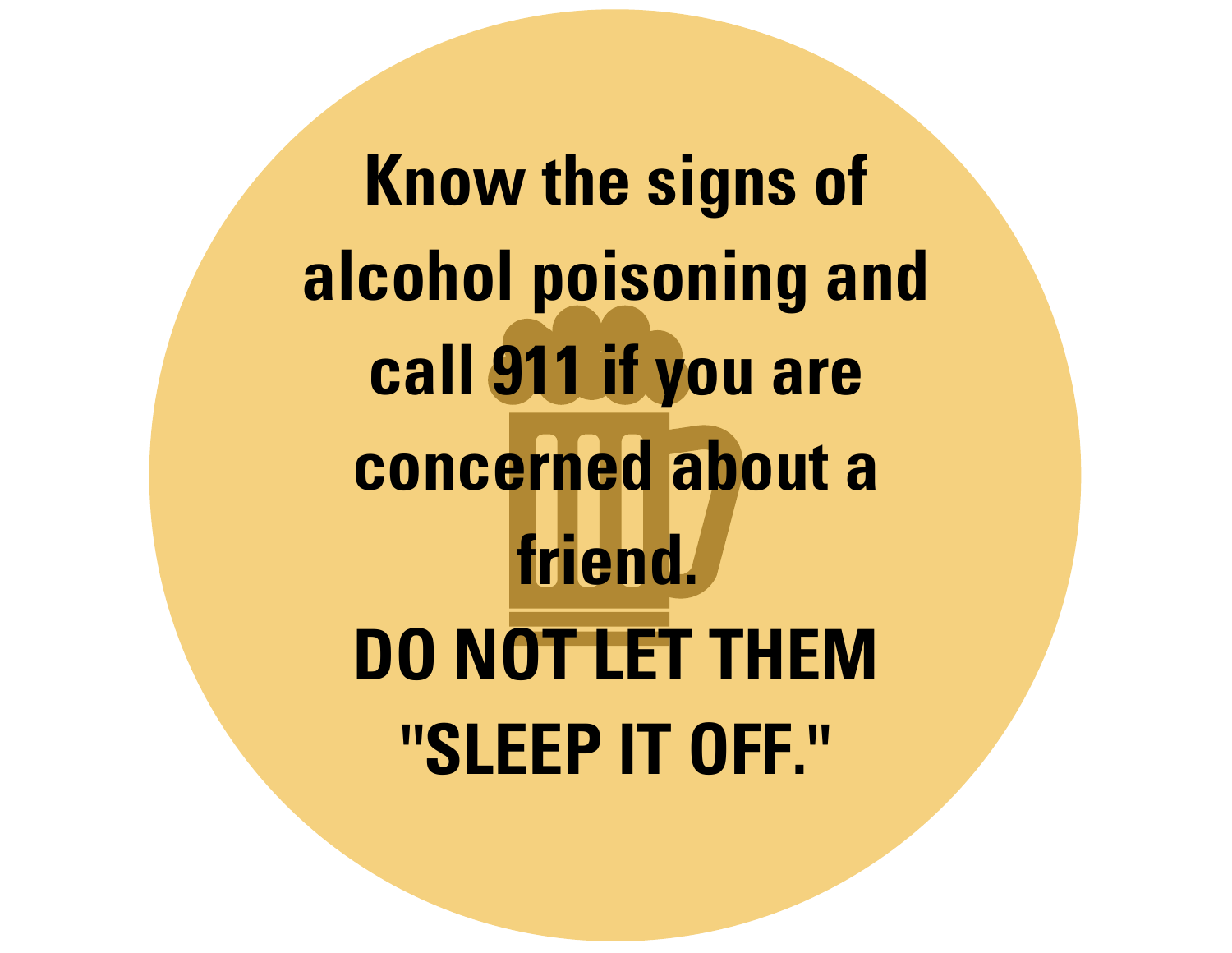**Pace yourself and alternate drinks with non-alcoholic beverages such as water. Stick to a drink an hour.**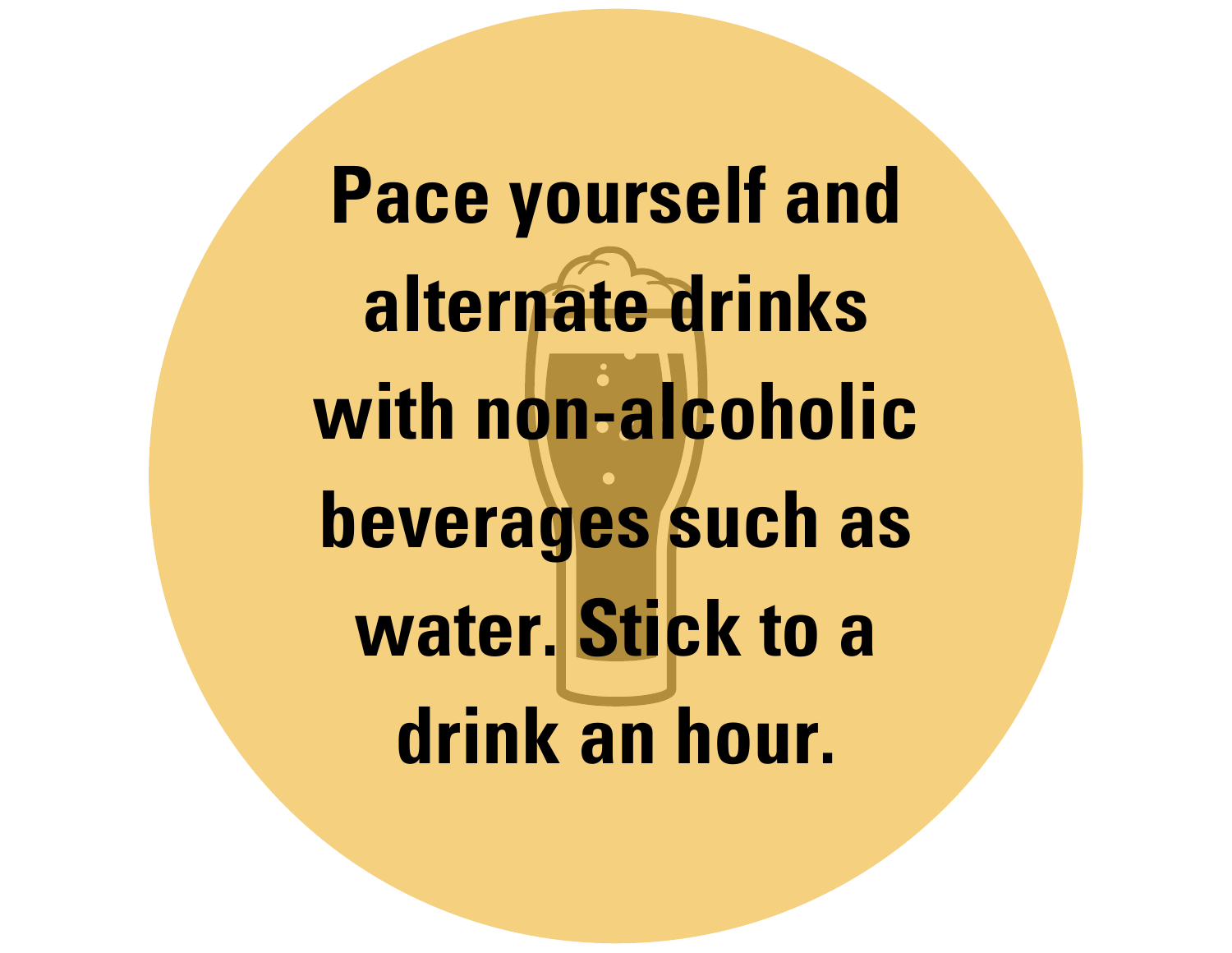**Do not drink from large containers with mixed alcohol such as jungle juice.**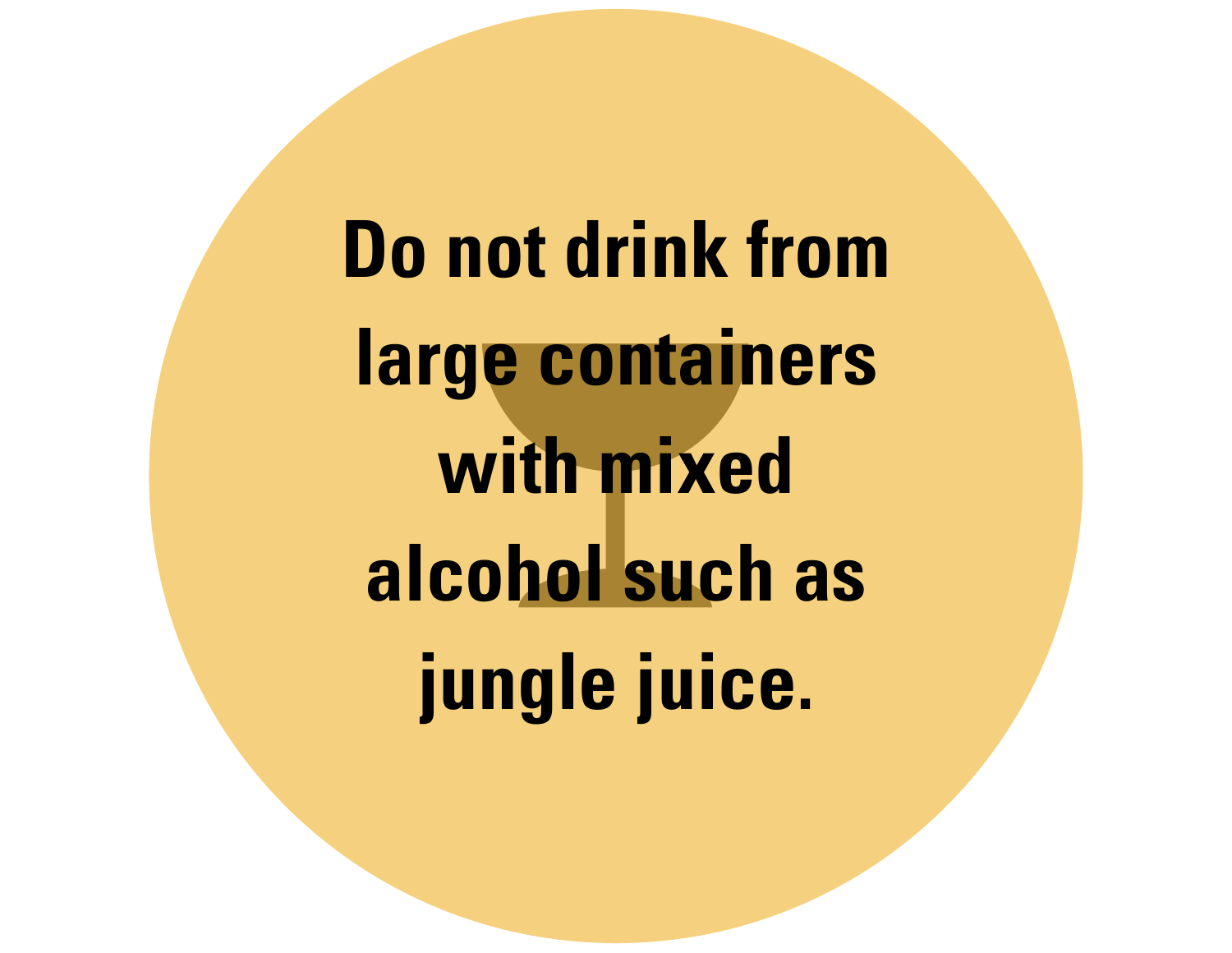**Stay with the group of friends you went out with and ensure everyone you went out with gets home safely.**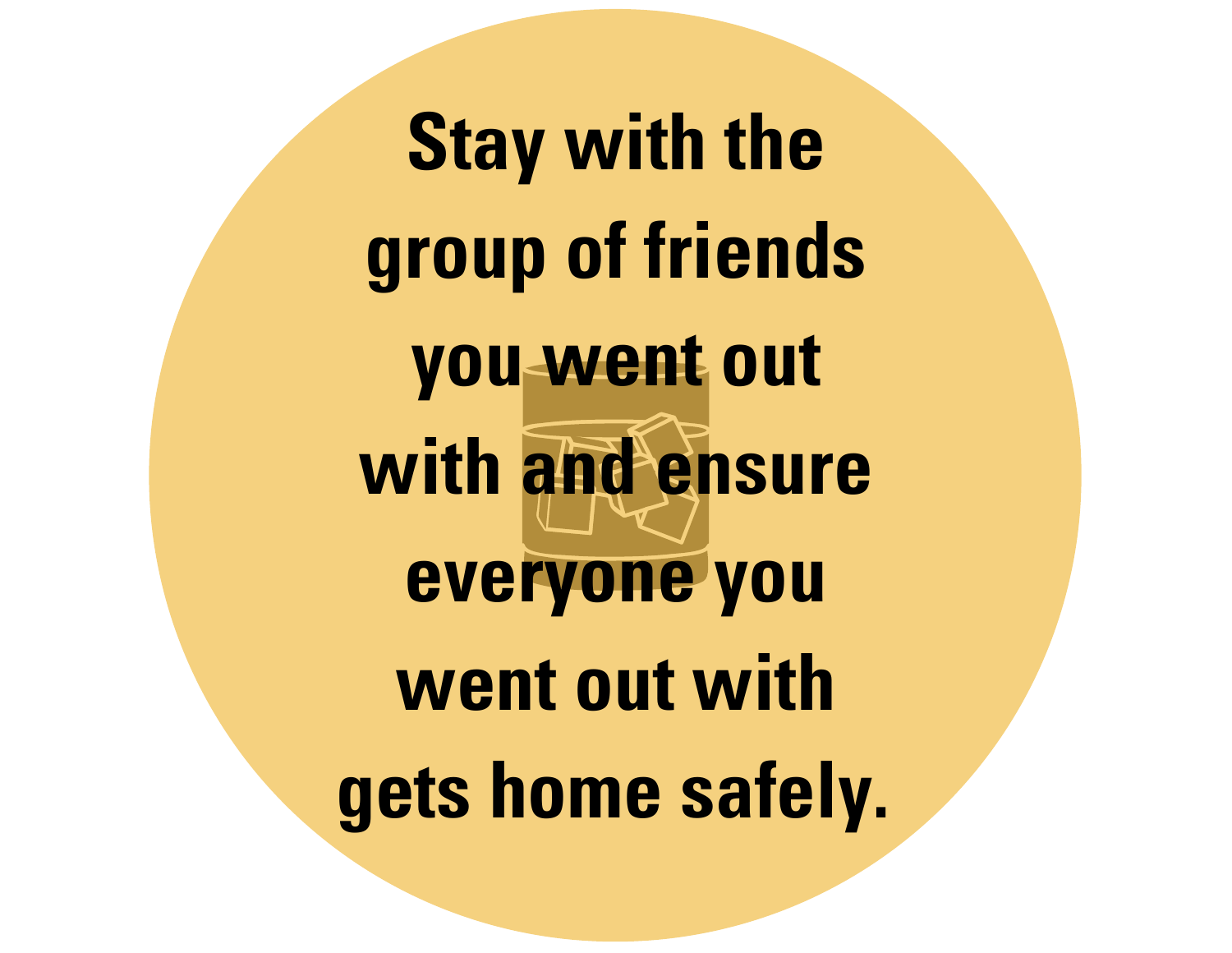**Know University policies and state, local, and federals laws concerning alcohol consumption.**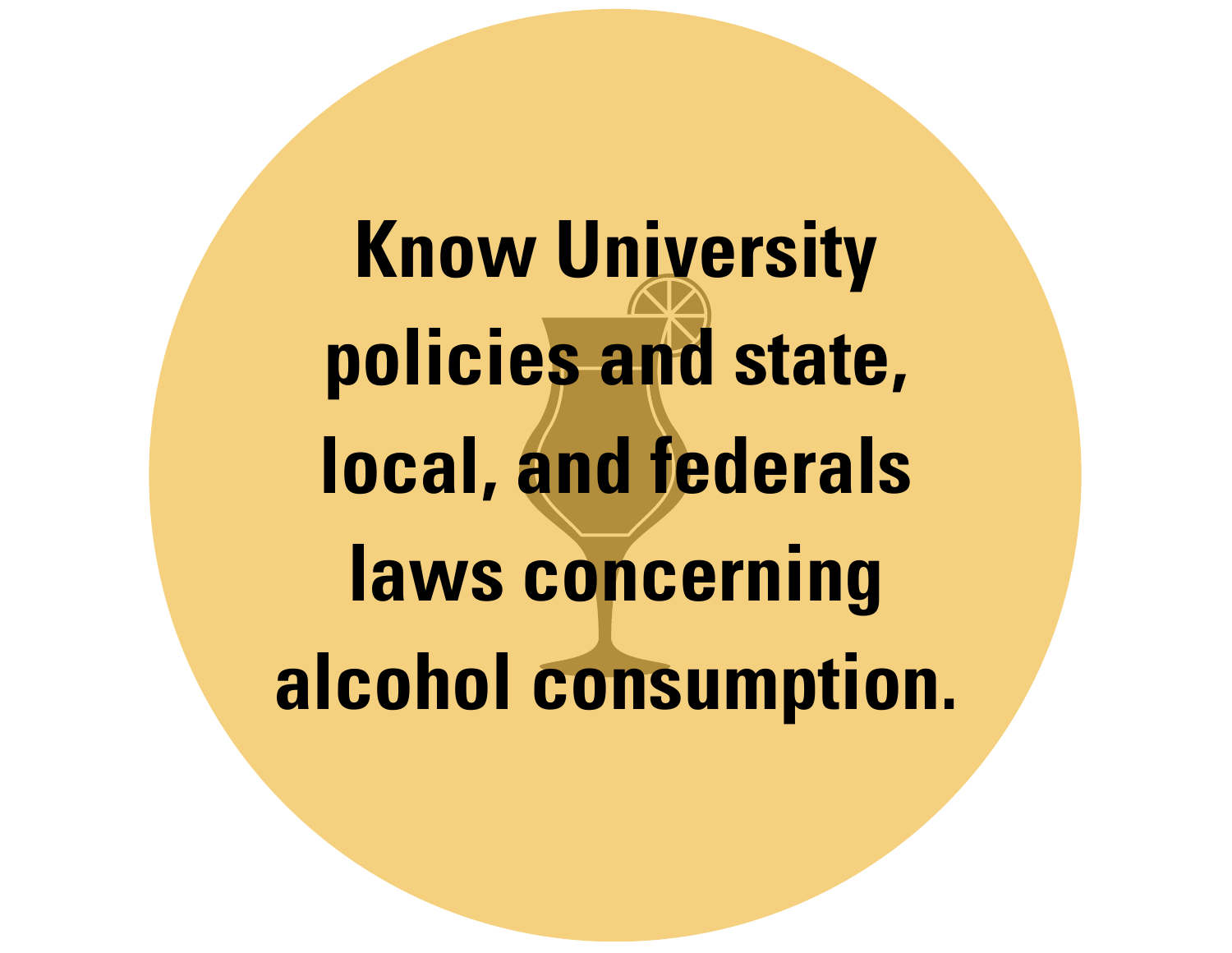#### Additional ideas for board:

- Staple red solo cups to board for three dimensional look
- Use graphics on following pages to fill-in white space as needed.
- Include resource information (ISU PD, Student Conduct, Student Wellness, Mary Greeley Medical Center, etc.)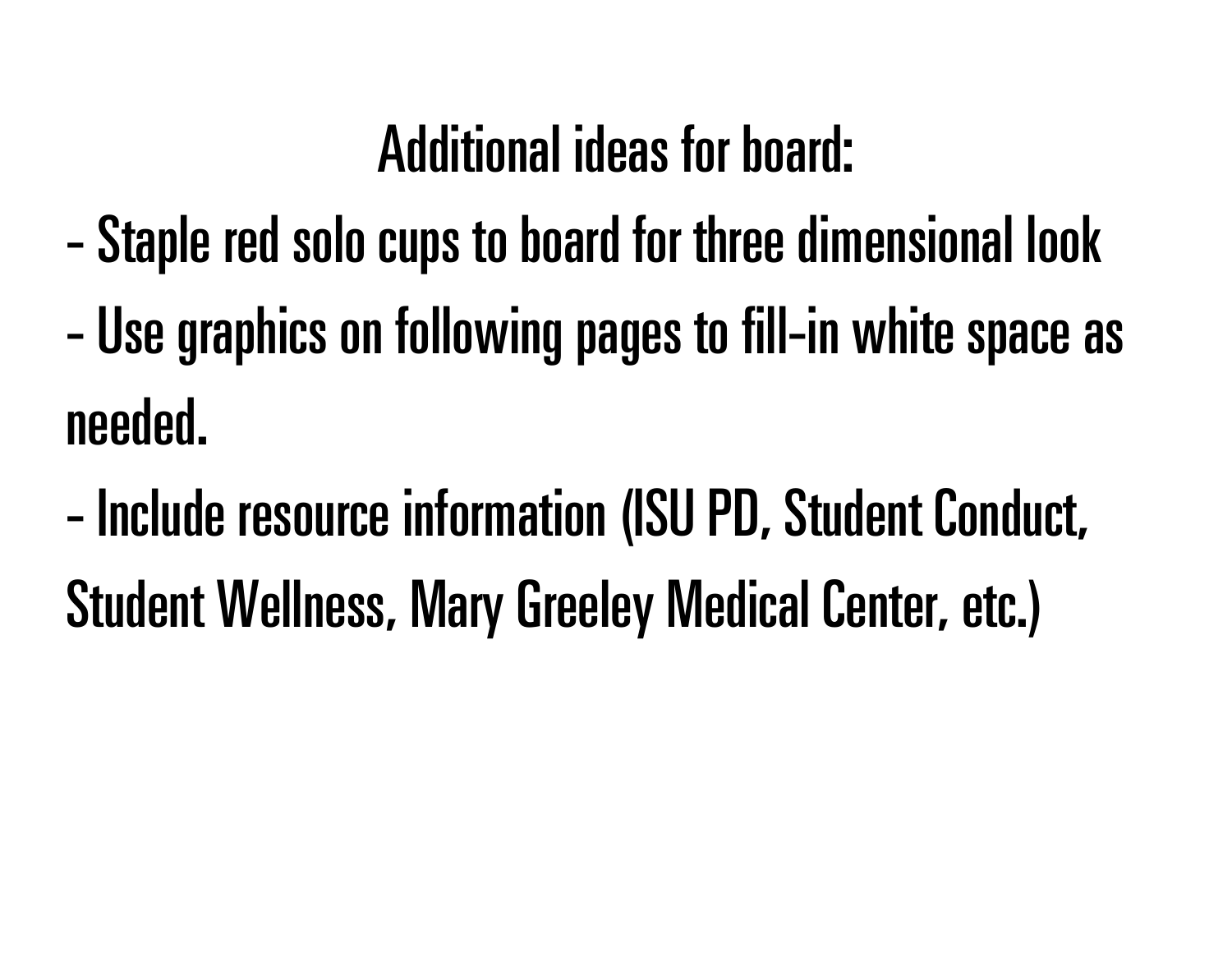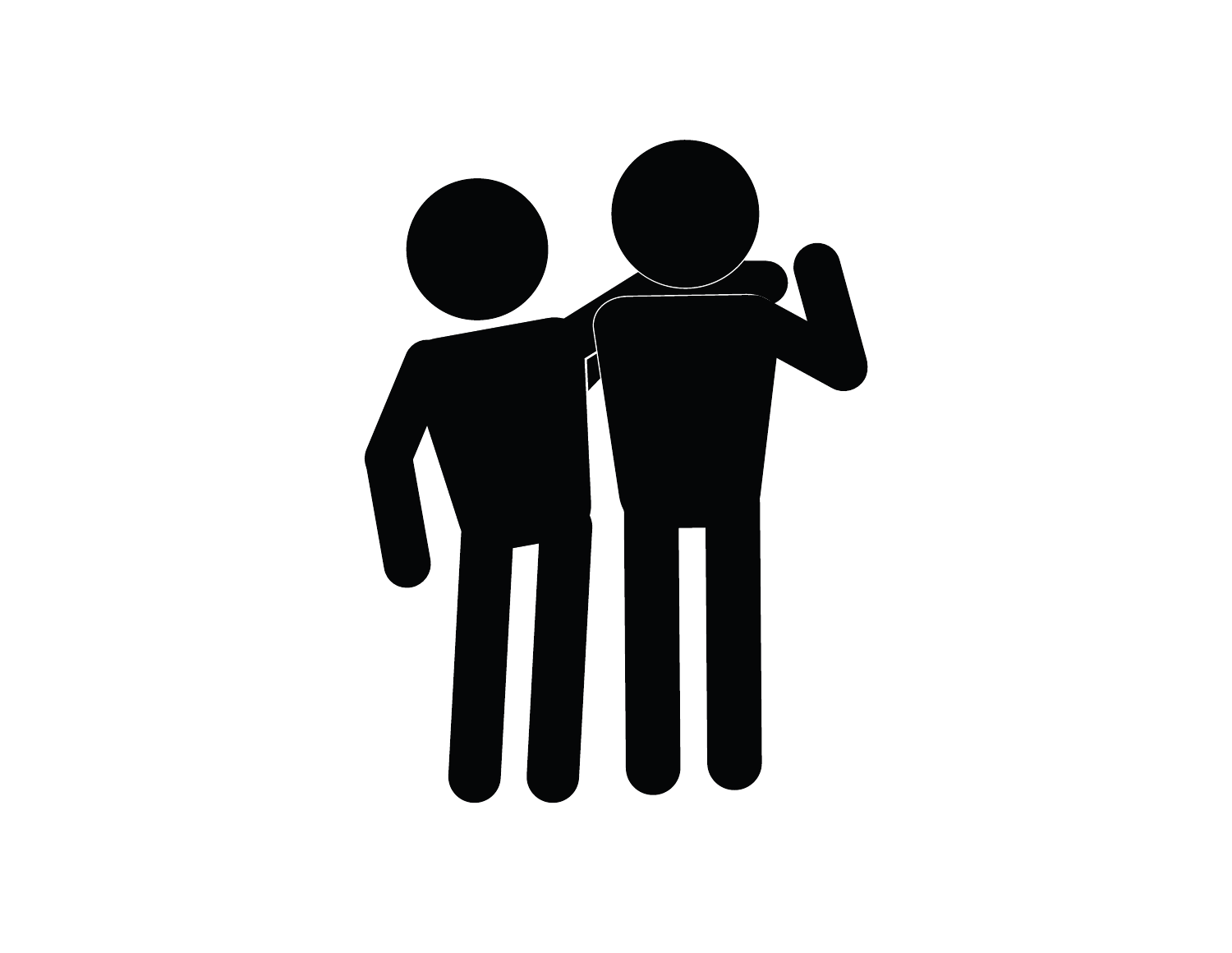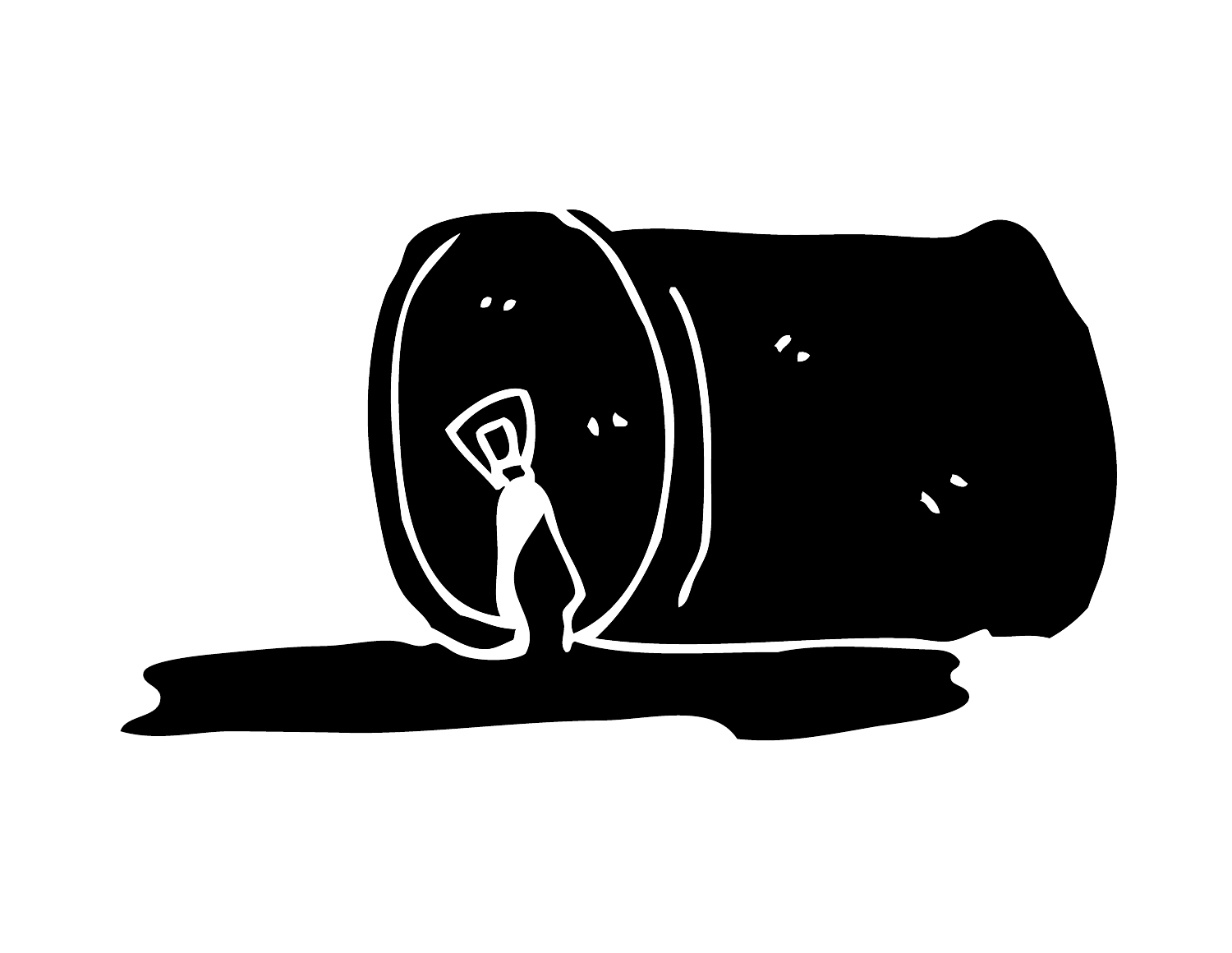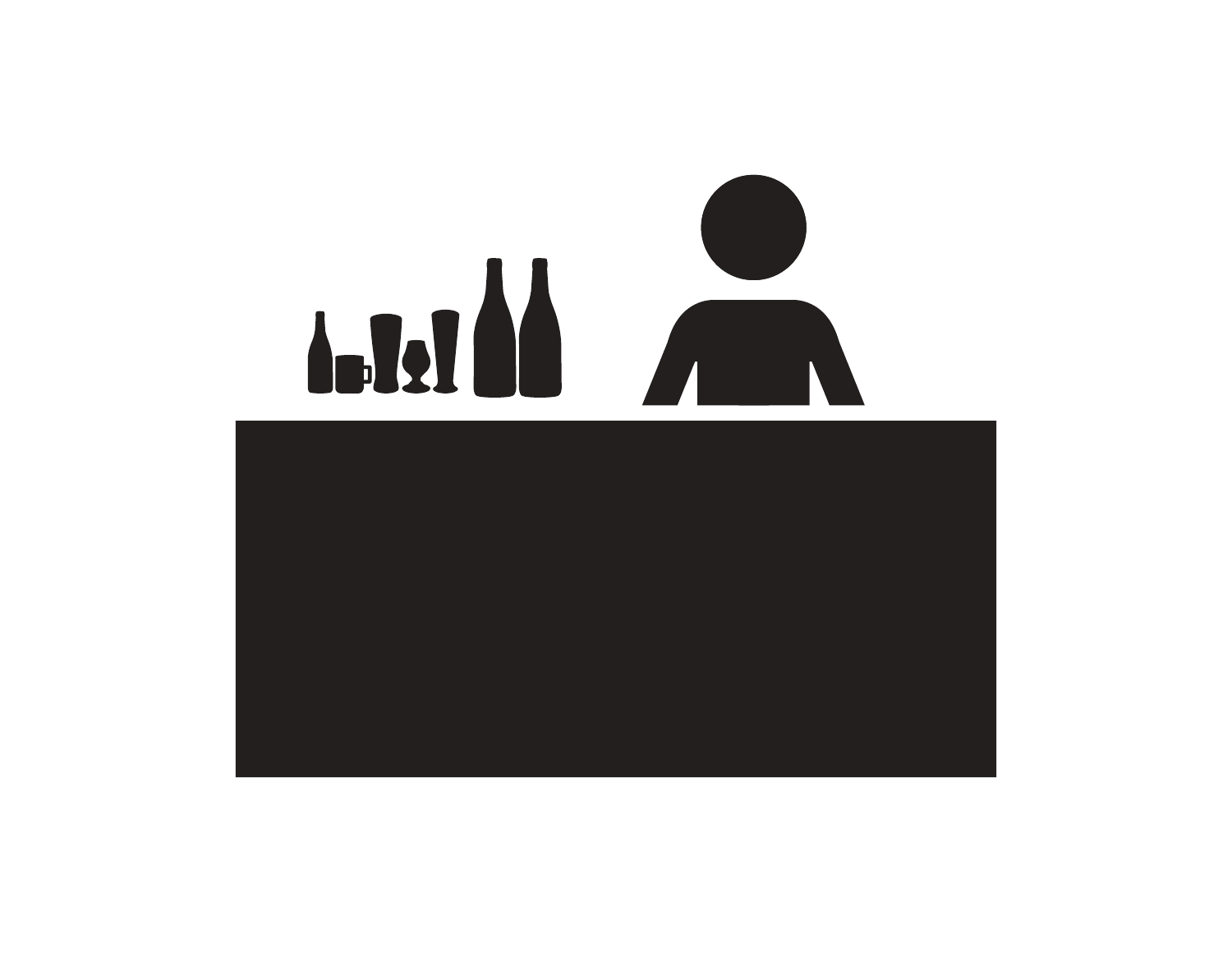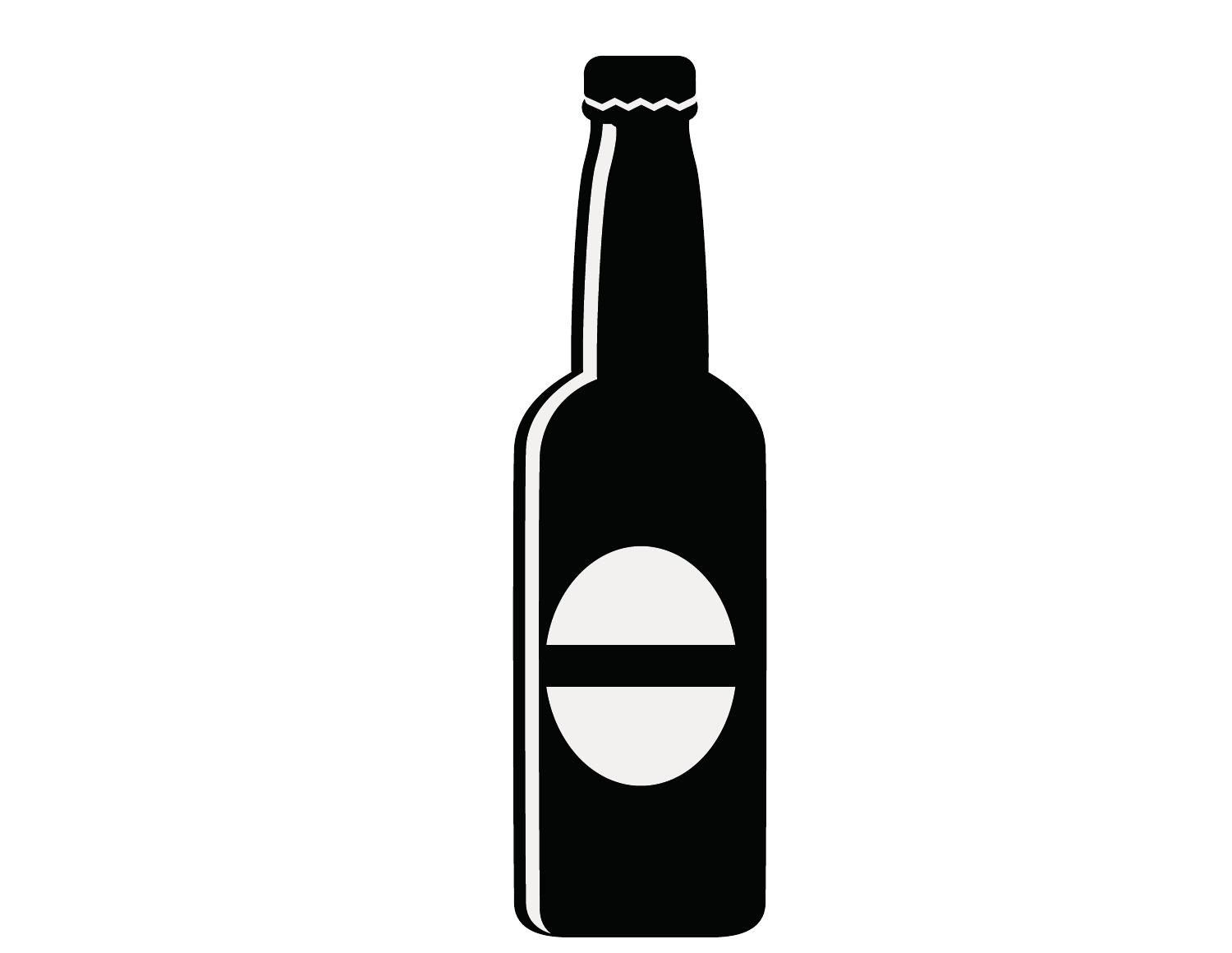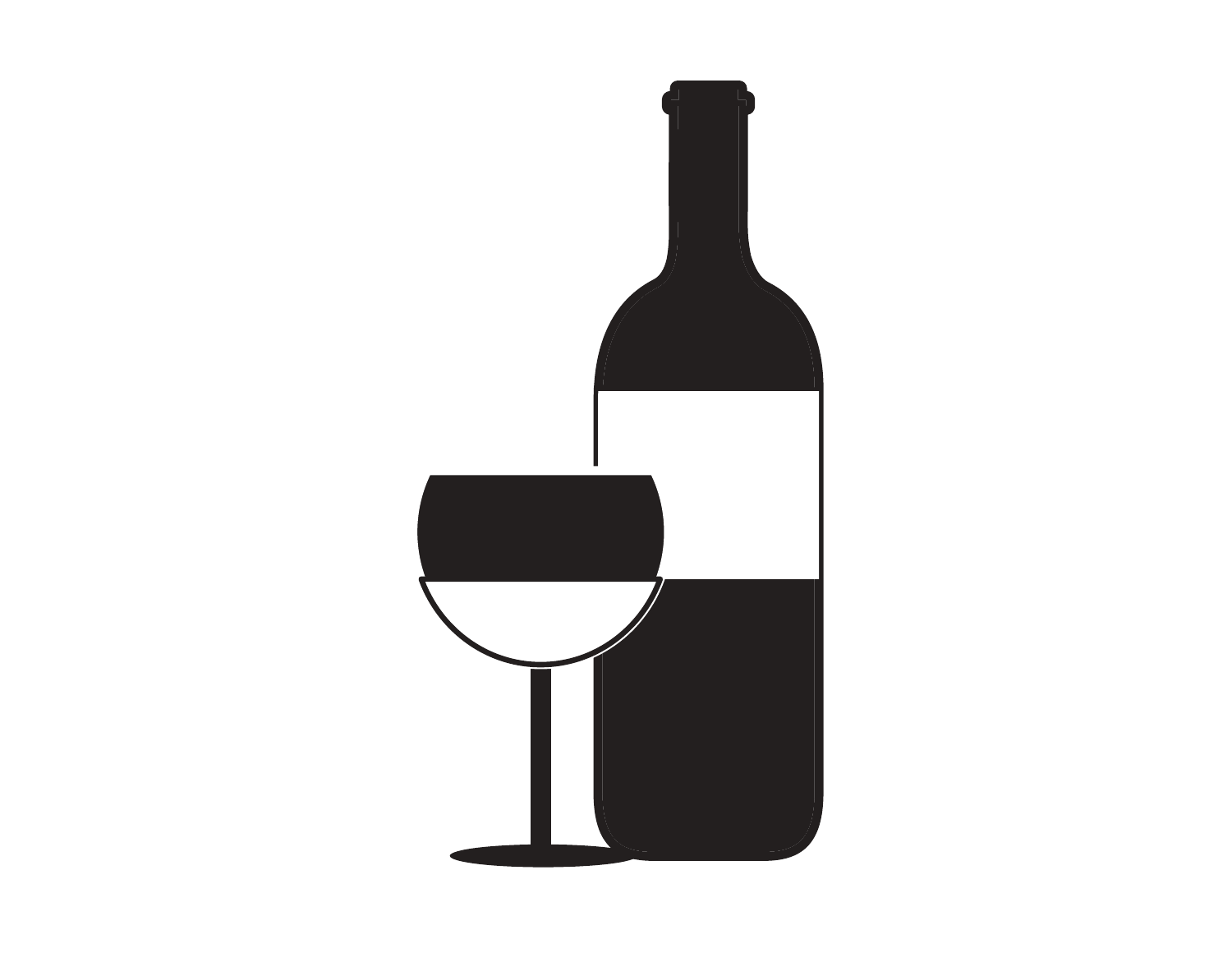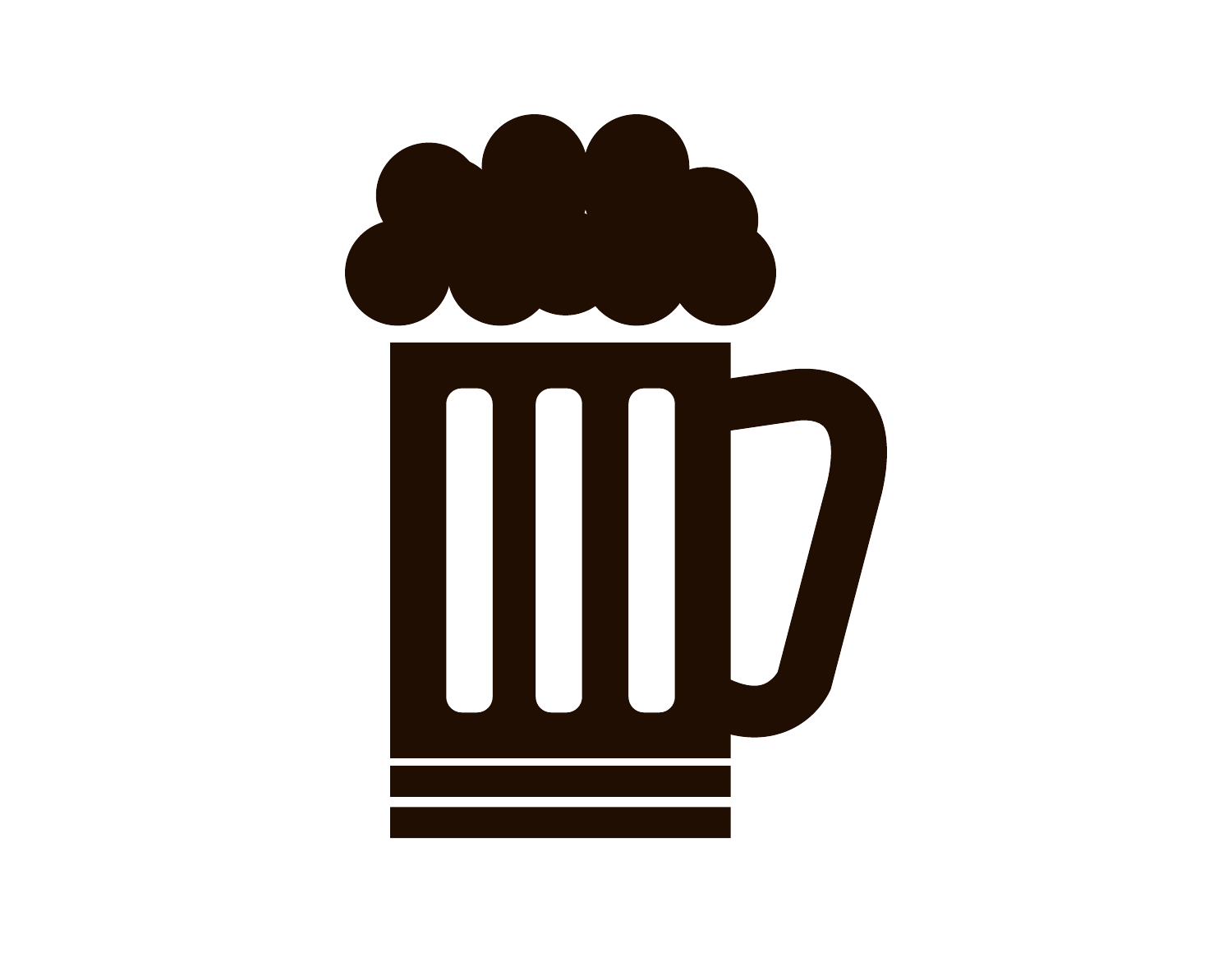